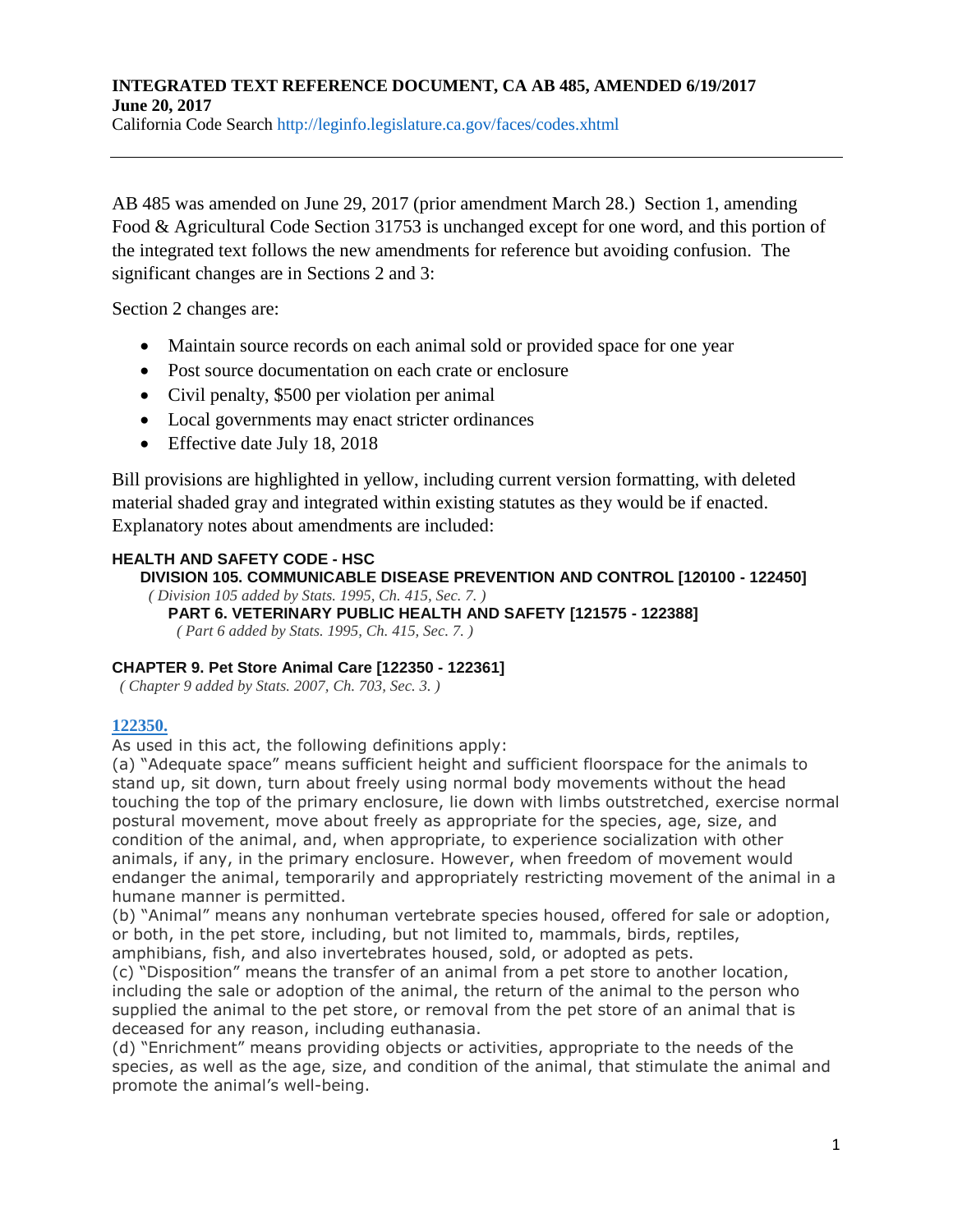California Code Search http://leginfo.legislature.ca.gov/faces/codes.xhtml

(e) "Euthanasia" or "euthanize" means the humane destruction of an animal in compliance with the requirements set forth in paragraph (5) of subdivision (b) of Section 122354. (f) "Impervious to moisture" means a surface that prevents the absorption of fluids and that can be thoroughly and repeatedly sanitized, will not retain odors, and from which fluids bead up and run off or can be removed without being absorbed into the surface material. (g) "Intact" means an animal that retains its sexual organs or ability to procreate and has not been sterilized.

(h) "Person" means an individual, partnership, firm, joint-stock company, corporation, association, trust, estate, or other legal entity.

(i) "Pet store" means a retail establishment open to the public and selling or offering for sale animals, including, but not limited to, animals for use as pets or animals intended as food for other animals. "Pet store" does not include a retail establishment open to the public and selling or offering for sale animals to agricultural operations for purposes that are directly related to the raising of livestock or poultry on a farm or ranch. A person who sells, exchanges, or otherwise transfers only animals that were bred or raised, or both, by the person, or sells or otherwise transfers only animals kept primarily for reproduction, shall be considered a breeder and not a pet store.

(j) "Pet store operator" or "operator" means a person who owns or operates a pet store, or both.

(k) "Primary enclosure" means a structure used to immediately restrict an animal or animals to a limited amount of space, such as a room, pen, cage, aquarium, terrarium, habitat compartment, or hutch, where the animal or animals reside until their sale, transfer, or other disposition.

(l) "Rodent" means an animal of the order Rodentia, such as a guinea pig, rat, mouse, chinchilla, or hamster.

(m) "Sanitize" means to make physically clean and to destroy, to the extent practical, agents injurious to health.

(n) "Temporary enclosure" means a confined space used by the pet store to house an animal when the animal is not in its primary enclosure for a period not to exceed four consecutive hours. The temporary enclosure shall allow the animals to stand up, lie down, and turn around. An enclosure used by the pet store to house an animal for longer than four consecutive hours shall meet the requirements of a primary enclosure.

(o) "Time of sale" means the calendar date the retail purchaser removes the animal from the premises of the pet store following the retail sale of that animal.

(p) "Transfer" means the release of an animal by its owner to another person by sale, gift, adoption, or other disposition, including the exchange of animals between pet stores.

(q) "Veterinary treatment" means treatment by or at the direction of a California-licensed veterinarian.

*(Amended by Stats. 2009, Ch. 446, Sec. 1. Effective January 1, 2010.)*

#### **[122351.](javascript:submitCodesValues()**

Each pet store operator shall be responsible for all of the following:

(a) Maintaining the entire pet store facility in good repair.

(b) Restricting the entry of pests from outside, ensuring the containment of animals within the pet store, and, in the event that animals escape, being responsible for reporting this fact, as necessary, to local authorities and making reasonable efforts to capture the animals that have escaped.

(c) Ensuring that the pet store's interior building surfaces, including walls and floors, are constructed in a manner that permits them to be readily cleaned and maintained.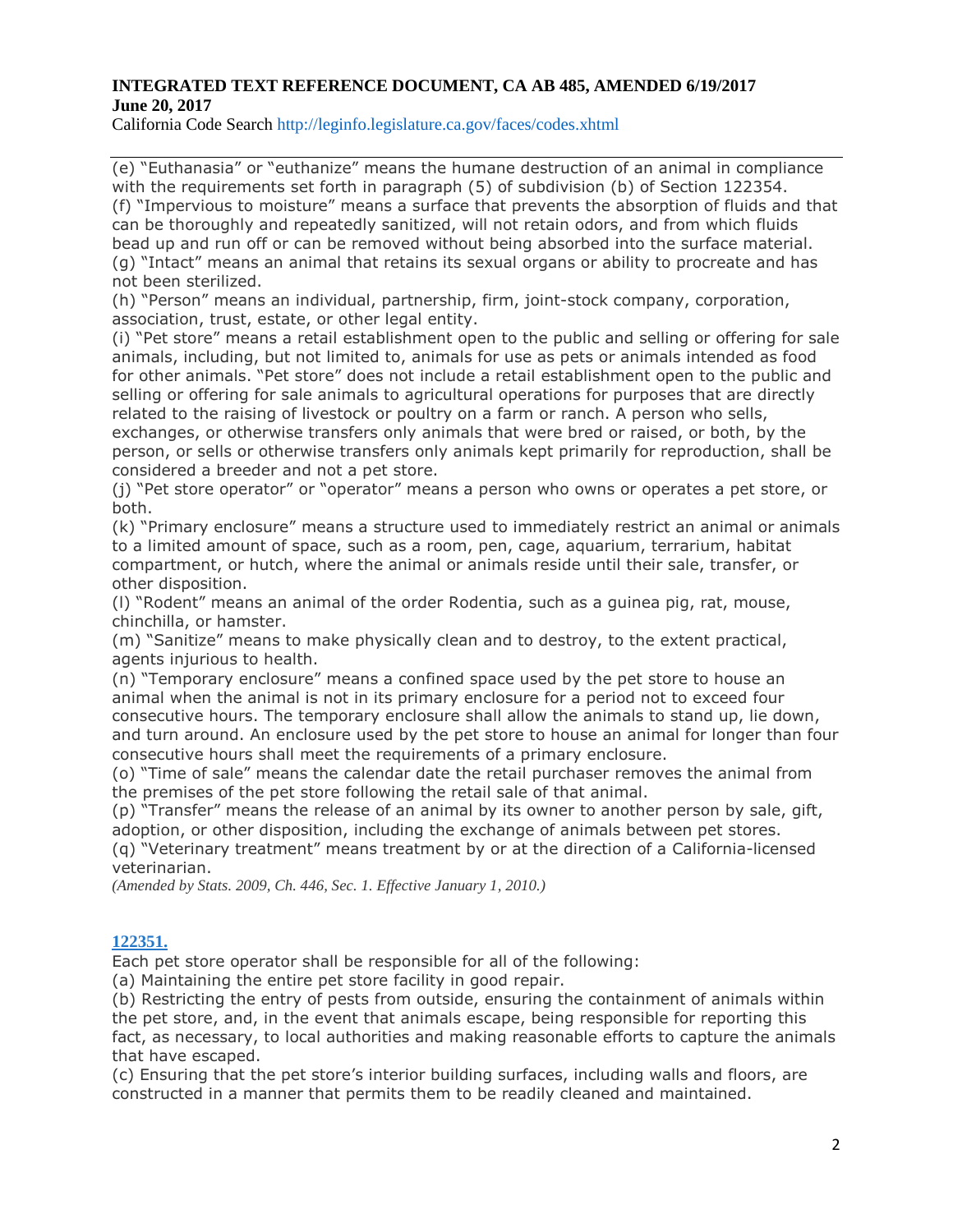California Code Search http://leginfo.legislature.ca.gov/faces/codes.xhtml

(d) Uniformly distributing light, by natural or artificial means, in a manner that permits routine inspection and cleaning, and the proper care and maintenance of the animals. (e) When dog or cat grooming services are offered by a pet store, separating the grooming work area from the store's primary animal enclosures, animal food storage areas, and isolation areas for housing sick animals. The grooming area shall be cleaned and maintained at least once daily.

(f) With respect to dogs, complying with all of the requirements of Section 122155. Sections 122356 and 122358 do not apply to a violation of Section 122155. (Added by Stats. 2007, Ch. 703, Sec. 3. Effective January 1, 2008. Section operative January 1, 2009, pursuant to *Section 122361.)*

### **[122352.](javascript:submitCodesValues()**

(a) Primary enclosures shall comply with all of the following structural standards:

(1) Primary and temporary enclosures shall be structurally sound and maintained in good repair to protect the animals from injury, to contain the animals, to keep other animals out, and to promote the health and well-being of the enclosed animals. Primary enclosures shall be constructed so they can be routinely maintained to allow animals to stay clean.

(2) The floor of the primary enclosure shall be constructed to prevent injury. A solid surface, platform, or shelf shall be provided when a grid-flooring system is used.

(3) Primary enclosures shall be constructed of materials that are impervious to moisture and can be sanitized.

(4) All primary enclosures shall provide adequate space for the animal or animals housed in the enclosure.

(5) Each primary enclosure shall provide animals with an enrichment device or devices appropriate for the species, age, size, and condition of the animal.

(b) In addition to the requirements set forth in subdivision (a), primary enclosures for cats shall provide an elevated platform as appropriate for the size of the cat.

(c) In addition to the requirements set forth in subdivision (a), primary enclosures for birds shall be designed to ensure all of the following:

(1) A bird can fully extend both of its wings at the same time without contacting the sides of the enclosure.

(2) Perches are provided in a diameter that is appropriate for the species, age, size, and condition of the bird, and for the size of the enclosure.

(3) There is sufficient space to enable each bird to fully extend its wings in every direction while all birds are simultaneously perched.

(d) Primary enclosures for prey species shall be located where they cannot be directly seen by predator animals for that species.

(Added by Stats. 2007, Ch. 703, Sec. 3. Effective January 1, 2008. Section operative January 1, 2009, pursuant to *Section 122361.)*

### **[122353.](javascript:submitCodesValues()**

(a) When a primary or temporary enclosure is being cleaned in a manner, or with a substance, that is or may be harmful to the animals within the enclosure, those animals shall be removed from the enclosure.

(b) Primary enclosures shall be observed at least once daily, and animal and food wastes, used bedding, debris, and any other organic wastes shall be removed as necessary to prevent contamination of the animals and to reduce disease hazards and odors.

(c) Pest control measures shall be implemented to effectively control infestation of vermin, insects, or other pests.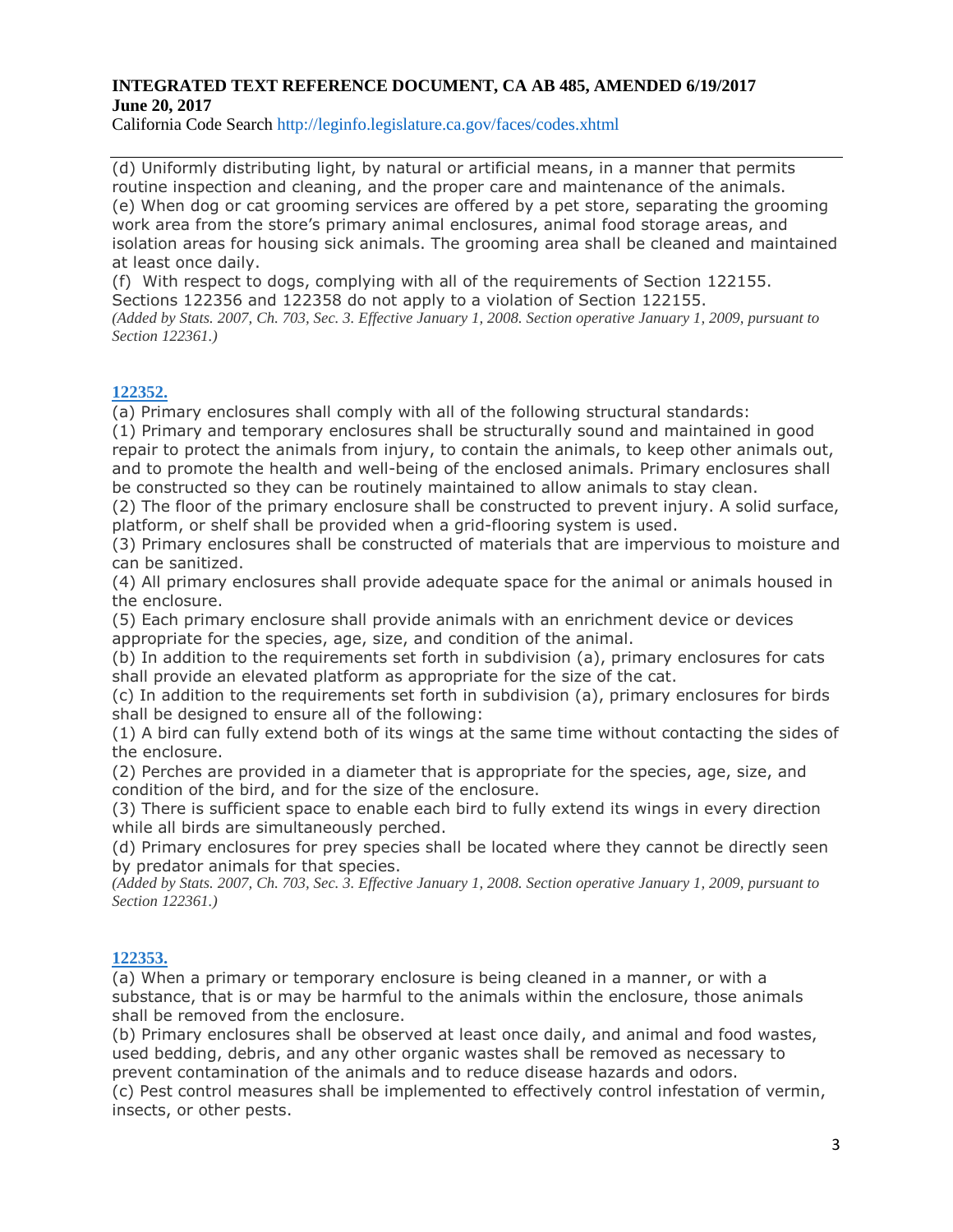California Code Search http://leginfo.legislature.ca.gov/faces/codes.xhtml

(Added by Stats, 2007, Ch. 703, Sec. 3, Effective January 1, 2008, Section operative January 1, 2009, pursuant to *Section 122361.)*

### **[122354.](javascript:submitCodesValues()**

(a) The pet store operator or at least one of his or her employees shall be present in the store at least once daily, regardless of whether the store is open, for care and maintenance of the animals in the pet store.

(b) A pet store operator shall comply with the following animal care requirements:

(1) House only compatible animals in the same enclosure.

(2) Observe each animal at regular intervals, at least once a day, in order to recognize and evaluate general symptoms of sickness, injury, or abnormal behavior.

(3) Take reasonable measures to house intact mammals that have reached sexual maturity in a manner to prevent unplanned reproduction.

(4) (A) Maintain and abide by written animal husbandry procedures that address animal care, management and safe handling, disease prevention and control, routine care,

preventative care, emergency care, veterinary treatment, euthanasia, and disaster planning, evacuation, and recovery that is applicable to the location of the pet store. These procedures shall be reviewed with employees who provide animal care and shall be present, in writing, either electronically or physically, in the store and made available to all store employees.

(B) Sections 122356 and 122358 do not apply to subparagraph (A) where there are other local, state, or federal laws that apply to those procedures.

(5) (A) If there is a determination that an animal may need to be euthanized, ensure that veterinary treatment is provided without delay.

(B) Notwithstanding subparagraph (A), a rodent or rabbit intended as food for another animal may be destroyed by a pet store operator or an employee of a pet store only if the animal is euthanized by a method that is performed in a humane manner, appropriate for the species, authorized by state law, and in compliance with the American Veterinary Medical Association (AVMA) Guidelines on Euthanasia, dated June 2007, published by the AVMA.

(C) The euthanasia performed pursuant to subparagraph (B) may be performed by a pet store operator or an employee of a pet store only if a California-licensed veterinarian has certified, in writing, that the pet store operator or employee is properly trained and proficient in performing the method of euthanasia on that particular species. The certification shall be valid for a period of not more than three years, and may be recertified for additional periods of three years. Each certification of a pet store operator or employee shall be retained by the pet store for three years, unless a longer period is otherwise required under state law. The certification shall be made available, upon request, to appropriate law enforcement officers exercising authority pursuant to Section 122356. (D) It is the responsibility of the pet store operator to ensure that euthanasia is performed in compliance with this section.

(E) Subparagraphs (A) to (D), inclusive, shall be implemented in a manner consistent with California law and in accordance with Chapter 11 (commencing with Section 4800) of Division 2 of the Business and Professions Code.

(6) Isolate and not offer for sale those animals that have or are suspected of having a contagious condition. This paragraph shall not apply to those animals that are effectively isolated by their primary enclosure, including, but not limited to, fish, provided that a sign is posted on the enclosure that indicates that these animals are not for sale, or otherwise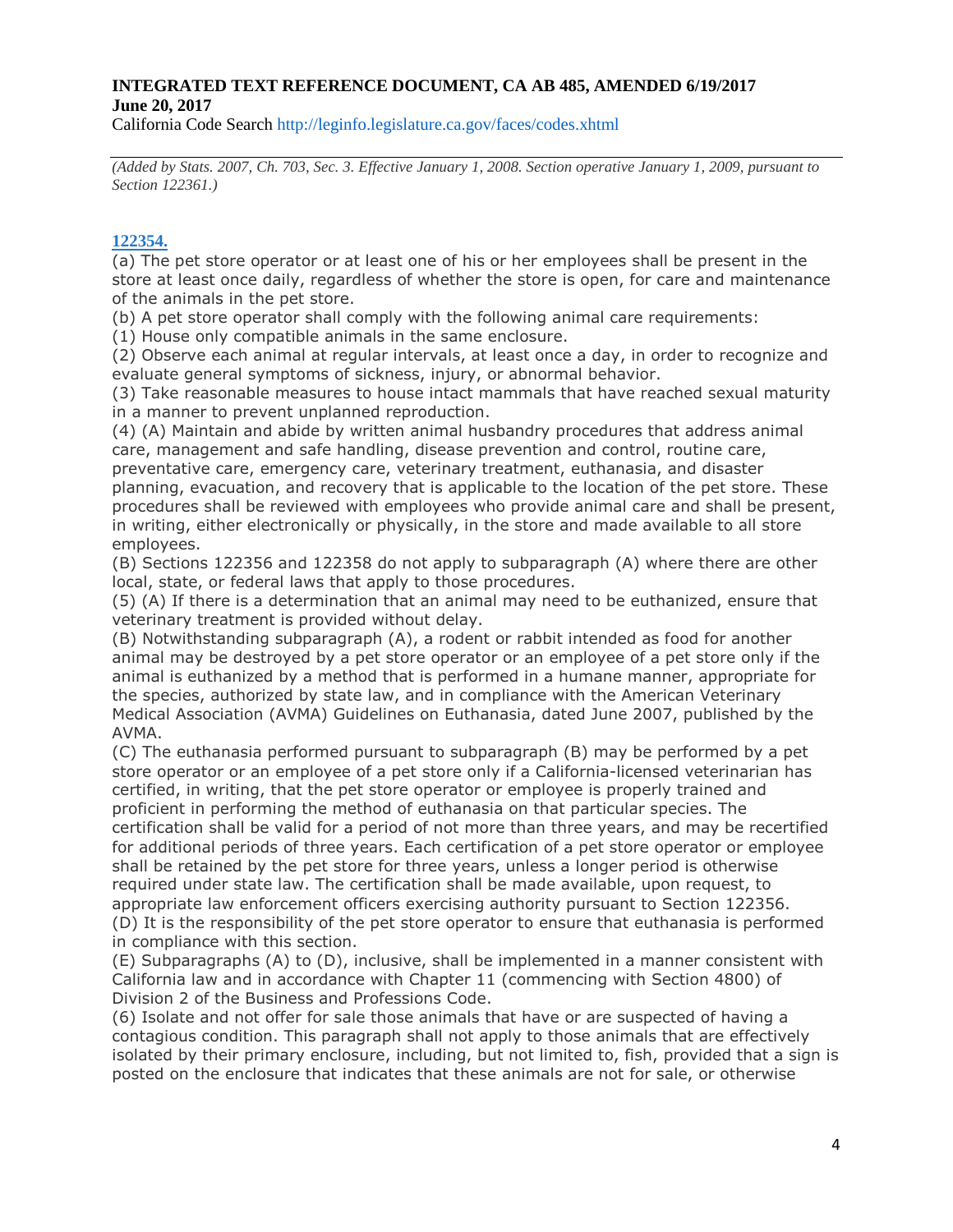California Code Search http://leginfo.legislature.ca.gov/faces/codes.xhtml

marked in a manner to prevent their sale to customers during their treatment for the contagious condition.

(7) Have a documented program of routine care, preventative care, emergency care, disease control and prevention, and veterinary treatment and euthanasia, as outlined in paragraph (5), that is established and maintained by the pet store in consultation with a licensed veterinarian employed by the pet store or a California-licensed veterinarian, to ensure adherence to the program with respect to each animal. The program shall also include a documented onsite visit to the pet store premises by a California-licensed veterinarian at least once a year.

(8) Ensure that each diseased, ill, or injured animal is evaluated and treated without delay. If necessary for the humane care and treatment of the animal, the animal shall be provided with veterinary treatment without delay.

(9) In the event of a natural disaster, an emergency evacuation, or other similar occurrence, the humane care and treatment of each animal is provided for, as required by this chapter, to the extent access to the animal is reasonably available.

(c) Subdivisions (a) and (b) shall be implemented to the extent consistent with California law.

*(Amended by Stats. 2009, Ch. 446, Sec. 2. Effective January 1, 2010.)*

### **AB 485, SEC. 2. (a) from March 28 amendment, b, c, d and e are from June 19:**  Section 122354.5 is added to the Health and Safety Code, to read:

#### **122354.5.**

*(a)* A pet store operator shall not sell a live dog, cat, or rabbit in a pet store unless the dog, cat, or rabbit was obtained from a public animal control agency or shelter, society for the prevention of cruelty to animals shelter, humane society shelter, or nonprofit, as defined in Section 501(c)(3) of the Internal Revenue Code, animal rescue or adoption organization that is in a cooperative agreement with at least one private or public shelter pursuant to Section 31108, 31752, or 31753 of the Food and Agricultural Code.

(b) Each pet store shall maintain records sufficient to document the source of each dog, cat, or rabbit the pet store sells or provides space for, for at least one year. Additionally, each pet store shall post, in a conspicuous location on the cage or enclosure of each animal, a sign listing the name of the public animal *control agency or shelter, society for the prevention of cruelty to animals shelter, humane society shelter, or nonprofit from which each dog, cat, or rabbit was obtained.*

 $(c)$  A pet store operator who violates this section shall be subject to a civil penalty of five hundred dollars *(\$500). Each animal offered for sale in violation of this section shall constitute a separate violation.*

*(d) This section does not prohibit a local governing body from adopting requirements that are more protective of animal welfare than those set forth in this section.*

*(e) This section shall become operative on July 1, 2018.*

#### SEC. 3.Section 122356 of the Health and Safety Code is amended to read:

122356.

(a)An animal control officer, as defined in Section 830.9 of the Penal Code, a humane officer qualified pursuant to Section 14502 or 14503 of the Corporations Code, or a peace officer who detects a violation of Section 122351, subdivision (b) or (c) of Section 122353, paragraphs (3) or (4) of subdivision (b) of Section 122354, or Section 122354.5 or 122355 shall issue a single notice to correct, which shall contain all of the following information:

(1)Specify each violation of this chapter found in the inspection.

(2)Identify the corrective action for each violation.

(3)Include a specific period of time during which the listed violation or violations must be corrected.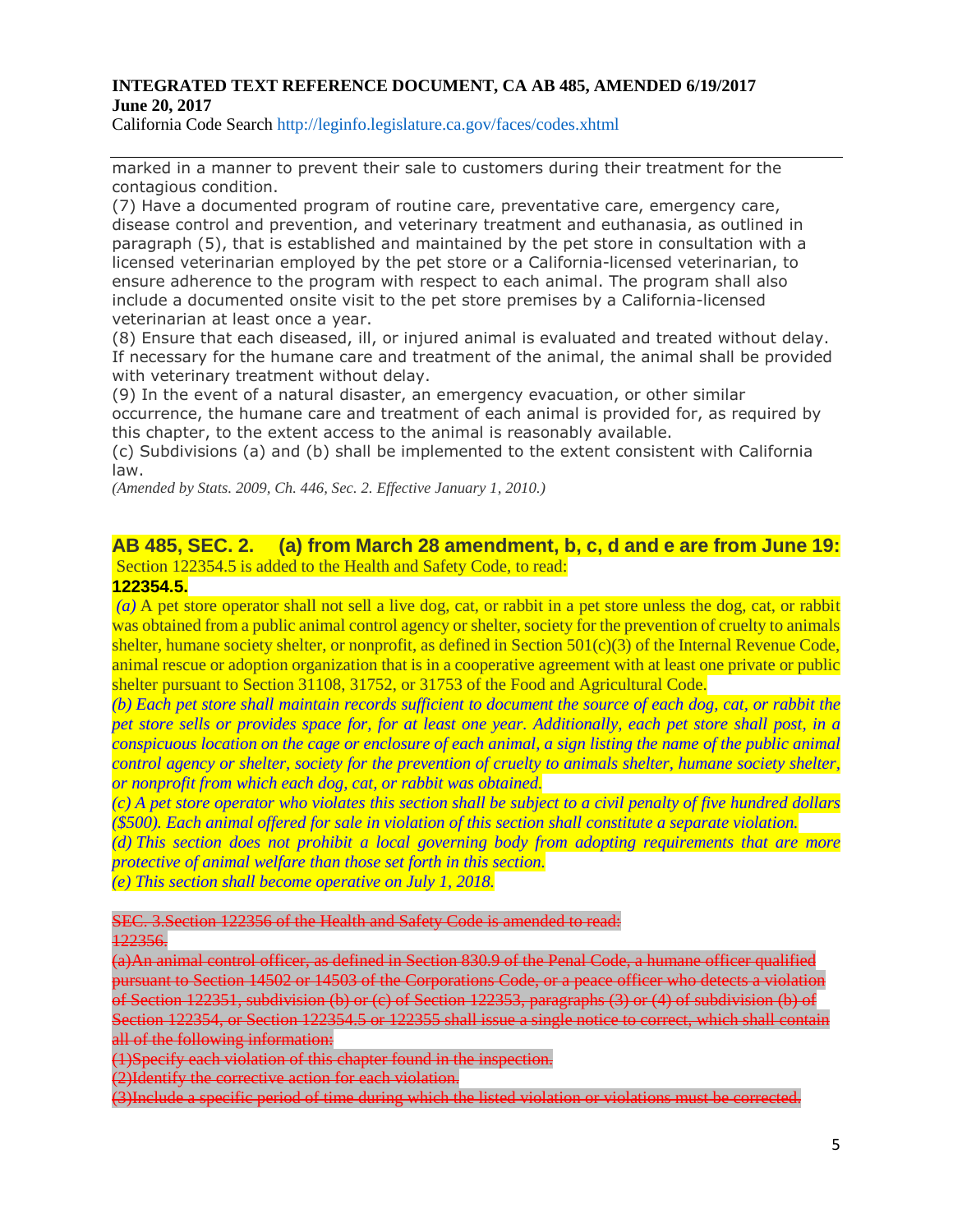California Code Search http://leginfo.legislature.ca.gov/faces/codes.xhtml

(b)After issuing a notice to correct pursuant to this section, the officer or another qualified officer of the issuing agency shall verify compliance with this chapter by conducting a subsequent investigation of the pet store in violation of this chapter within a reasonable period of time.

(c)An exact, legible copy of the notice to correct shall be delivered to the pet store operator at the time he or she signs the notice. In the alternative, the issuing agency may personally deliver the notice to the pet store operator within 48 hours of its issuance, excluding holidays and weekends. The signing of the notice is an acknowledgment of receipt, and does not constitute an admission of guilt.

(d)A pet store operator who fails to comply with a notice to correct is guilty of an infraction.

(e)A pet store operator who violates the same provision of this chapter on more than one occasion within a 12-month period, at the same location, is not eligible to receive a notice to correct, and is guilty of an infraction on the second violation, and is guilty of a misdemeanor on the third or subsequent violation. (f)Notwithstanding subdivision (a), a pet store operator is guilty of a misdemeanor if the pet store operator violates any provision listed in subdivision (a), and by doing so, the pet store operator causes or allows harm or injury to an animal, or allows an animal to be subject to an unreasonable risk of harm or injury.

**June 19 amendment deletes March 28 Section 4, because the criminal offense classification of the prohibition has been changed to a civil offense, different from the other offenses in the statute. This means the bill no longer creates a new crime and is no longer keyed fiscal so that it does not require referral to Appropriations committees.** 

SEC. 4.

No reimbursement is required by this act pursuant to Section 6 of Article XIII B of the California Constitution because the only costs that may be incurred by a local agency or school district will be incurred because this act creates a new crime or infraction, eliminates a crime or infraction, or changes the penalty for a crime or infraction, within the meaning of Section 17556 of the Government Code, or changes the definition of a crime within the meaning of Section 6 of Article XIII B of the California Constitution.

### **[122355.](javascript:submitCodesValues()**

(a) Each pet store operator shall ensure that records of all veterinary visits to the pet store are documented in writing. Veterinary treatment records shall be kept for each animal or group of animals that receives medications or immunizations while in the care of the pet store. These records shall include summaries of direction received orally from veterinarians, and shall include all of the following, to the extent it is provided by the veterinarian:

(1) Identification of the animal or group of animals receiving medical treatment.

(2) Name of the medication or immunization used.

(3) Amount of medication used.

(4) Time and date on which the medication or immunization was administered.

(b) Records required by subdivision (a) shall be made available, upon request, to a person who purchases a cat or dog, or any individually housed animal.

(c) The pet store shall provide to the purchaser of an animal at the time of sale information concerning the store's animal return policy, which shall be made available to customers either through in-store signs or handouts to customers. The pet store shall also provide to purchasers of cats, dogs, and all individually housed animals all of the following information: (1) Spay or neuter procedures performed on the animal.

(2) Vaccinations, medical treatment, and veterinary treatment administered to the animal during its stay in the store.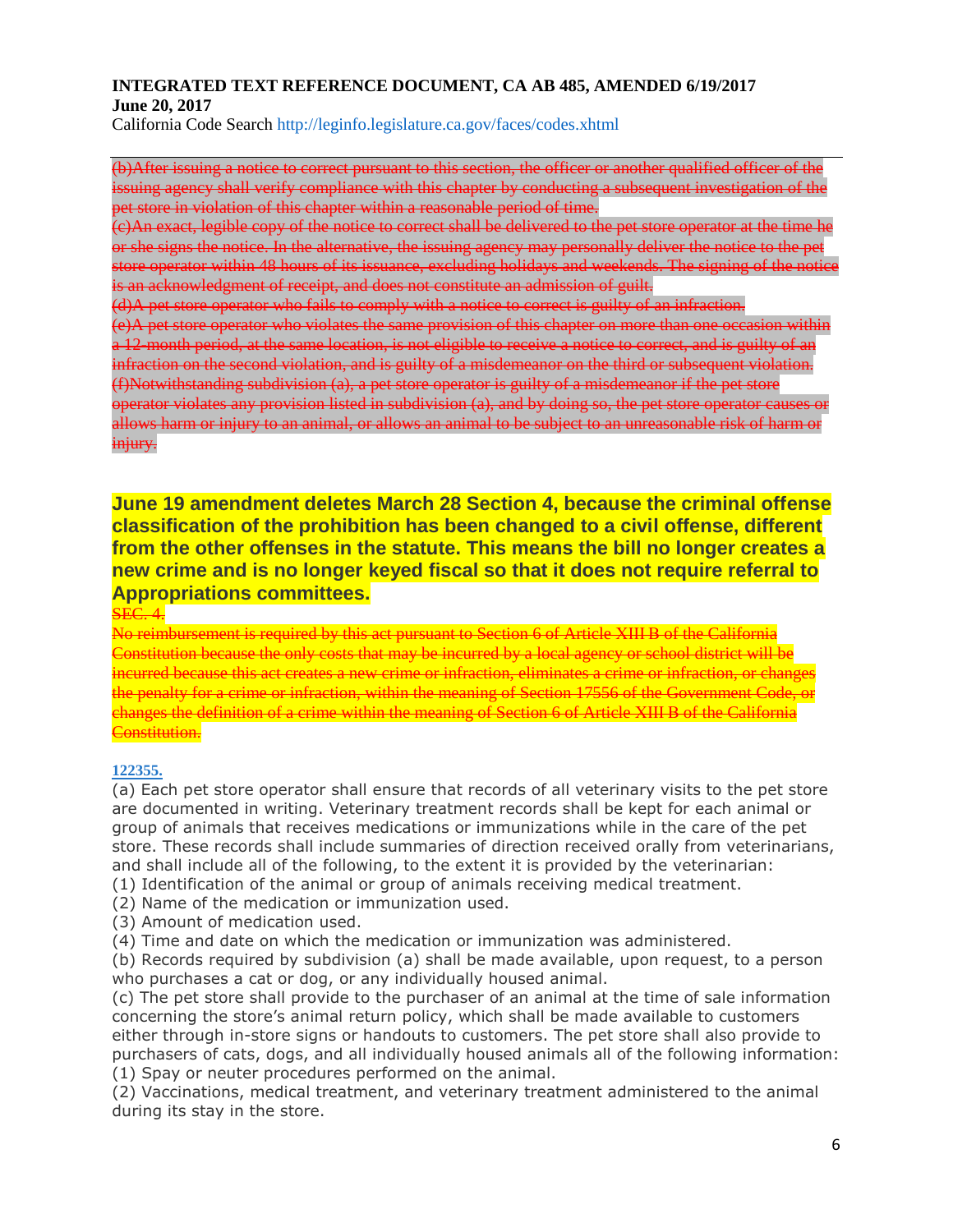California Code Search http://leginfo.legislature.ca.gov/faces/codes.xhtml

(3) Any identification device on the animal.

(4) With respect to dogs and cats, all information required to be disclosed under Section 122140. Sections 122356 and 122358 do not apply to a violation of Section 122140. (5) With respect to dogs, all information required to be disclosed under Sections 122190 and 122310. This information shall be contained in separate documents. Sections 122356 and 122358 do not apply to a violation of Section 122190 or 122310.

(6) With respect to birds, all information required to be disclosed under Section 122321. Section 122356 and Section 122358 do not apply to a violation of Section 122321.

(d) Each pet store operator shall maintain records for identification purposes of the person from whom the animals in the pet store were acquired, including that person's name, address, and telephone number, and the date the animal was acquired.

(e) All records required by this section shall be maintained by the pet store for two years from the date of disposition of the animal, and shall be made available upon request to appropriate enforcement officers exercising authority pursuant to Section 122356. (Added by Stats. 2007, Ch. 703, Sec. 3. Effective January 1, 2008. Section operative January 1, 2009, pursuant to *Section 122361.)*

#### **[122356.](javascript:submitCodesValues()**

(a) An animal control officer, as defined in Section 830.9 of the Penal Code, a humane officer qualified pursuant to Section 14502 or 14503 of the Corporations Code, or a peace officer who detects a violation of Section 122351, subdivision (b) or (c) of Section 122353, paragraphs (3) or (4) of subdivision (b) of Section 122354, or Section 122355 shall issue a single notice to correct, which shall contain all of the following information:

(1) Specify each violation of this chapter found in the inspection.

(2) Identify the corrective action for each violation.

(3) Include a specific period of time during which the listed violation or violations must be corrected.

(b) After issuing a notice to correct pursuant to this section, the officer or another qualified officer of the issuing agency shall verify compliance with this chapter by conducting a subsequent investigation of the pet store in violation of this chapter within a reasonable period of time.

(c) An exact, legible copy of the notice to correct shall be delivered to the pet store operator at the time he or she signs the notice. In the alternative, the issuing agency may personally deliver the notice to the pet store operator within 48 hours of its issuance, excluding holidays and weekends. The signing of the notice is an acknowledgment of receipt, and does not constitute an admission of guilt.

(d) A pet store operator who fails to comply with a notice to correct is guilty of an infraction. (e) A pet store operator who violates the same provision of this chapter on more than one

occasion within a 12-month period, at the same location, is not eligible to receive a notice to correct, and is guilty of an infraction on the second violation, and is guilty of a misdemeanor on the third or subsequent violation.

(f) Notwithstanding subdivision (a), a pet store operator is guilty of a misdemeanor if the pet store operator violates any provision listed in subdivision (a), and by doing so, the pet store operator causes or allows harm or injury to an animal, or allows an animal to be subject to an unreasonable risk of harm or injury.

(Added by Stats. 2007, Ch. 703, Sec. 3. Effective January 1, 2008. Section operative January 1, 2009, pursuant to *Section 122361.)*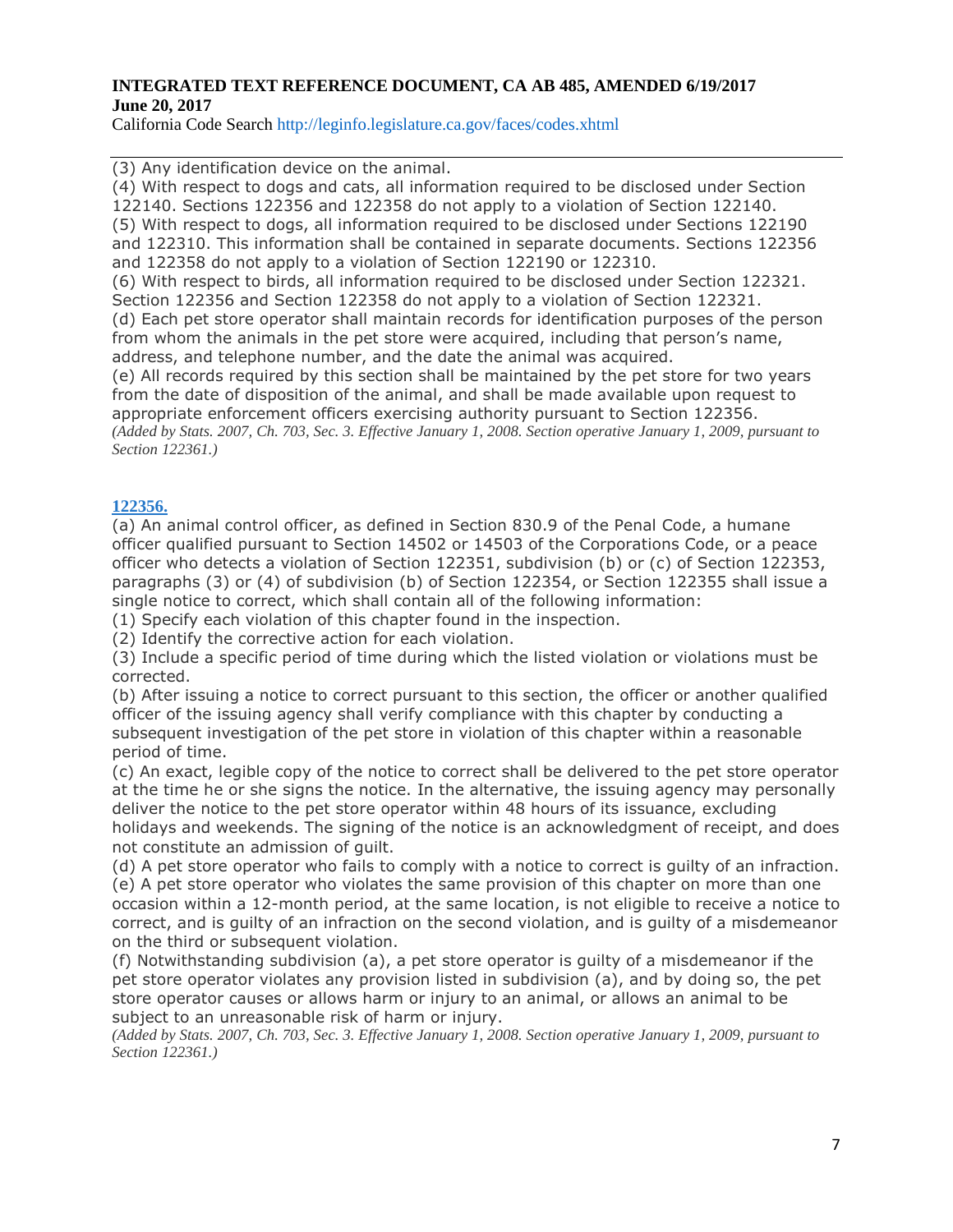California Code Search http://leginfo.legislature.ca.gov/faces/codes.xhtml

**June 19 amendment clarifies that the existing Section 122356(a) offenses will remain correctable (criminal) infractions and the new Section 122354.5 is no longer criminal, civil penalties only (in order to avoid creating a new crime.)** *SEC. 3.*

*Section 122357 of the Health and Safety Code is amended to read:*

#### **122357.**

A pet store operator who violates any provision of this chapter *that is* not specified in subdivision (a) of Section 122356 *and is not proscribed by Section 122354.5* is guilty of a misdemeanor.

### **[122357.](javascript:submitCodesValues()**

A pet store operator who violates any provision of this chapter not specified in subdivision (a) of Section 122356 is guilty of a misdemeanor.

(Added by Stats. 2007, Ch. 703, Sec. 3. Effective January 1, 2008. Section operative January 1, 2009, pursuant to *Section 122361.)*

#### **[122358.](javascript:submitCodesValues()**

An infraction is punishable by a fine not to exceed two hundred fifty dollars (\$250) per violation. A misdemeanor is punishable by a fine not to exceed one thousand dollars (\$1,000) per violation. The court shall weigh the gravity of the offense in setting the penalty.

(Added by Stats. 2007, Ch. 703, Sec. 3. Effective January 1, 2008. Section operative January 1, 2009, pursuant to *Section 122361.)*

#### **[122359.](javascript:submitCodesValues()**

(a) Except as otherwise provided in Section 599 of the Penal Code, a pet store shall not offer any live animal as a prize or give away any animal as an inducement to enter any contest, game, or other competition.

(b) Except as otherwise provided in Section 597z of the Penal Code, a pet store shall not sell, offer for sale, trade, or barter any dog or cat that is under eight weeks of age. Except as otherwise provided in any other provision of law, dogs or cats over eight weeks of age may be sold, offered for sale, traded, or bartered only if the animal is weaned. Pet stores shall not sell any animal before it is weaned, except for animals intended to be used as food for other animals.

(Added by Stats. 2007, Ch. 703, Sec. 3. Effective January 1, 2008. Section operative January 1, 2009, pursuant to *Section 122361.)*

#### **[122360.](javascript:submitCodesValues()**

(a) Nothing in this chapter shall be construed to in any way limit or affect the application or enforcement of any other law that protects animals or the rights of consumers, including, but not limited to, the Lockyer-Polanco-Farr Pet Protection Act contained in Article 2 (commencing with Section 122125) of Chapter 5 of Part 6 of Division 105, or Sections 597 and 5971 of the Penal Code.

(b) Nothing in this chapter limits or authorizes any act or omission that violates Section 597 or 5971 of the Penal Code, or any other local, state, or federal law. The procedures set forth in this chapter shall not apply to any civil violation of any other local, state, or federal law that protects animals or the rights of consumers, or to a violation of Section 597 or 5971 of the Penal Code, which is cited or prosecuted pursuant to one or both of those sections, or to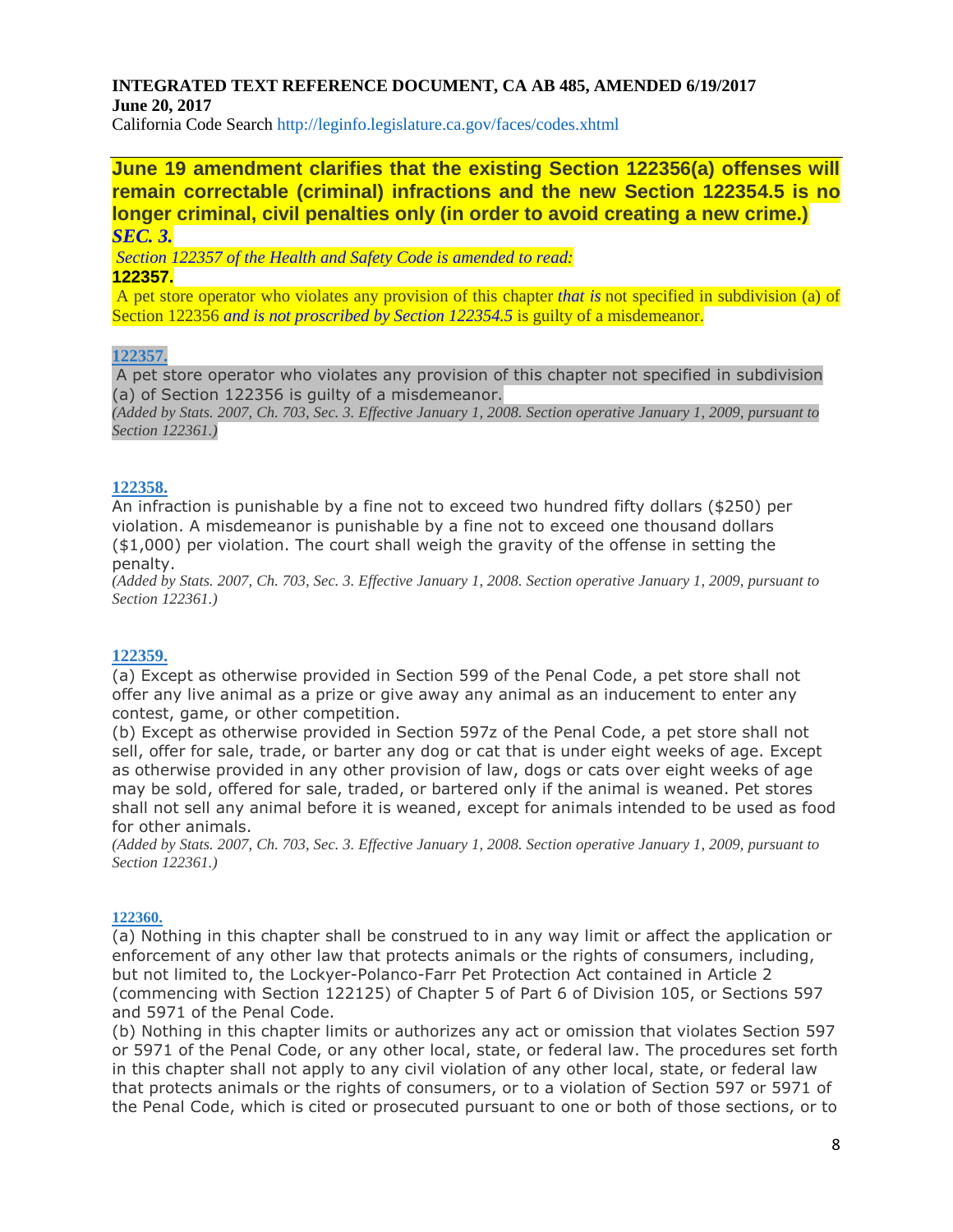California Code Search http://leginfo.legislature.ca.gov/faces/codes.xhtml

a violation of any other local, state, or federal law that is cited or prosecuted pursuant to that law.

(Added by Stats. 2007, Ch. 703, Sec. 3. Effective January 1, 2008. Section operative January 1, 2009, pursuant to *Section 122361.)*

### **[122361.](javascript:submitCodesValues()**

This chapter shall become operative on January 1, 2009. (Added by Stats. 2007, Ch. 703, Sec. 3. Effective January 1, 2008. Note: This section prescribes a delayed operative *date (Jan. 1, 2009) for Chapter 9, commencing with Section 122350.)*

## **From March 28 amendments, carried over to June 19 amendments, unchanged except as to nonsubstantive, "Any" to "A:" in the amendment to existing Section 31753.**

### **SECTION 1 amends Section 31753.of the following Chapter: FOOD AND AGRICULTURAL CODE - FAC DIVISION 14.5. REGULATION OF CATS [31751 - 31765]**

*( Division 14.5 added by Stats. 1970, Ch. 1303. )*

### **CHAPTER 1. Regulation of Cats Generally [31751 - 31754]**

*( Chapter 1 heading added by Stats. 1998, Ch. 747, Sec. 5. )* **31751.**

For the purposes of this division, each member of a litter of kittens, weaned or unweaned, shall be treated as an individual animal.

*(Amended by Stats. 2004, Ch. 253, Sec. 6. Effective January 1, 2005.)* **31751.3.**

(a) (1) Except as otherwise provided in subdivision (b), no public animal control agency or shelter, society for the prevention of cruelty to animals shelter, humane society shelter, or rescue group shall sell or give away to a new owner any cat that has not been spayed or neutered.

(2) For the purposes of this section, a "rescue group" is a for-profit or not-for-profit entity, or a collaboration of individuals with at least one of its purposes being the sale or placement of cats that have been removed from a public animal control agency or shelter, society for the prevention of cruelty to animals shelter, or humane shelter or that have been previously owned by any person other than the original breeder of that cat.

(b) (1) If a veterinarian licensed to practice veterinary medicine in this state certifies that a cat is too sick or injured to be spayed or neutered, or that it would otherwise be detrimental to the health of the cat to be spayed or neutered, the adopter or purchaser shall pay the public animal control agency or shelter, society for the prevention of cruelty to animals shelter, humane society shelter, or rescue group a deposit of not less than forty dollars (\$40), and not more than seventy-five dollars (\$75).

(2) The entity shall establish the amount of the deposit at the level it determines is necessary to encourage the spaying or neutering of cats.

(3) The deposit shall be temporary, and shall only be retained until the cat is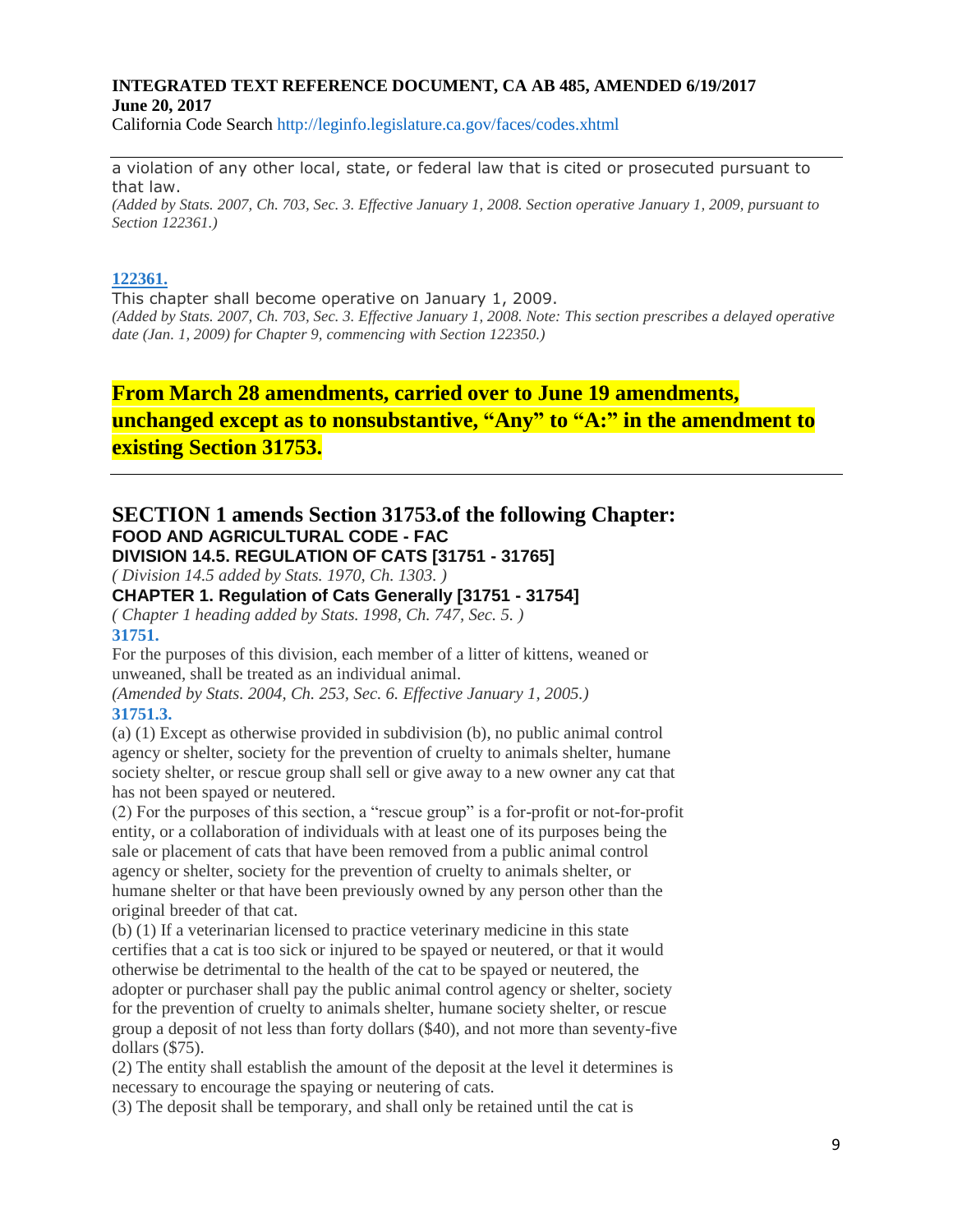California Code Search http://leginfo.legislature.ca.gov/faces/codes.xhtml

healthy enough to be spayed or neutered, as certified by a veterinarian licensed to practice veterinary medicine in this state.

(4) The cat shall be spayed or neutered within 14 business days of that certification.

(5) The adopter or purchaser shall obtain written proof of spaying or neutering from the veterinarian performing the operation.

(6) If the adopter or purchaser presents proof of spaying or neutering to the entity from which the cat was obtained within 30 business days of obtaining the proof, the adopter or purchaser shall receive a full refund of the deposit.

(c) Public animal control agencies or shelters, society for the prevention of cruelty to animals shelters, humane society shelters, and rescue groups may enter into cooperative agreements with each other and with veterinarians in lieu of requiring spaying and neutering deposits to carry out this section.

(d) Any funds from unclaimed deposits made pursuant to this section, as it read on January 1, 1999, and any funds from deposits unclaimed after January 1, 2000, may be expended only for programs to spay or neuter cats and dogs, including agreements with a society for the prevention of cruelty to animals or a humane society or licensed veterinarian, to operate a program to spay or neuter cats and dogs.

(e) This section only applies to a county that has a population exceeding 100,000 persons as of January 1, 2000, and to cities within that county.

*(Amended (as added by Stats. 1998, Ch. 747, Sec. 6) by Stats. 2004, Ch. 253, Sec. 7. Effective January 1, 2005.)*

### **31751.5.**

Whenever a city or county requires cat license tags, any such tag shall be issued for one-half or less of the fee required for a cat, if a certificate is presented from a licensed veterinarian that the cat has been spayed or neutered.

# *(Added by Stats. 1973, Ch. 361.)*

### **31751.6.**

Any licensed cattery may be exempted pursuant to regulation or ordinance from any requirement to obtain a license tag for each cat within the cattery. *(Added by Stats. 1973, Ch. 361.)*

### **31751.7.**

(a) The owner of a nonspayed or unneutered cat that is impounded once by a city or county animal control agency or shelter, society for the prevention of cruelty to animals, or humane society, shall be fined thirty-five dollars (\$35) on the first occurrence, fifty dollars (\$50) on the second occurrence, and one hundred dollars (\$100) for the third or subsequent occurrence. These fines are for unneutered impounded animals only, and are not in lieu of any fines or impound fees imposed by any individual city, county, public animal control agency or shelter, society for the prevention of cruelty to animals shelter, or humane society shelter.

(b) An animal control officer, humane officer, police officer, peace officer, or any agency authorized to enforce the Penal Code may write citations with a civil penalty stated in an amount corresponding to the violation as provided in subdivision (a). The fines shall be paid to the local municipality or public animal control agency or shelter, society for the prevention of cruelty to animals shelter, or humane society shelter. Any funds collected under this section shall be expended for the purpose of humane education, programs for low cost spaying and neutering of cats, and any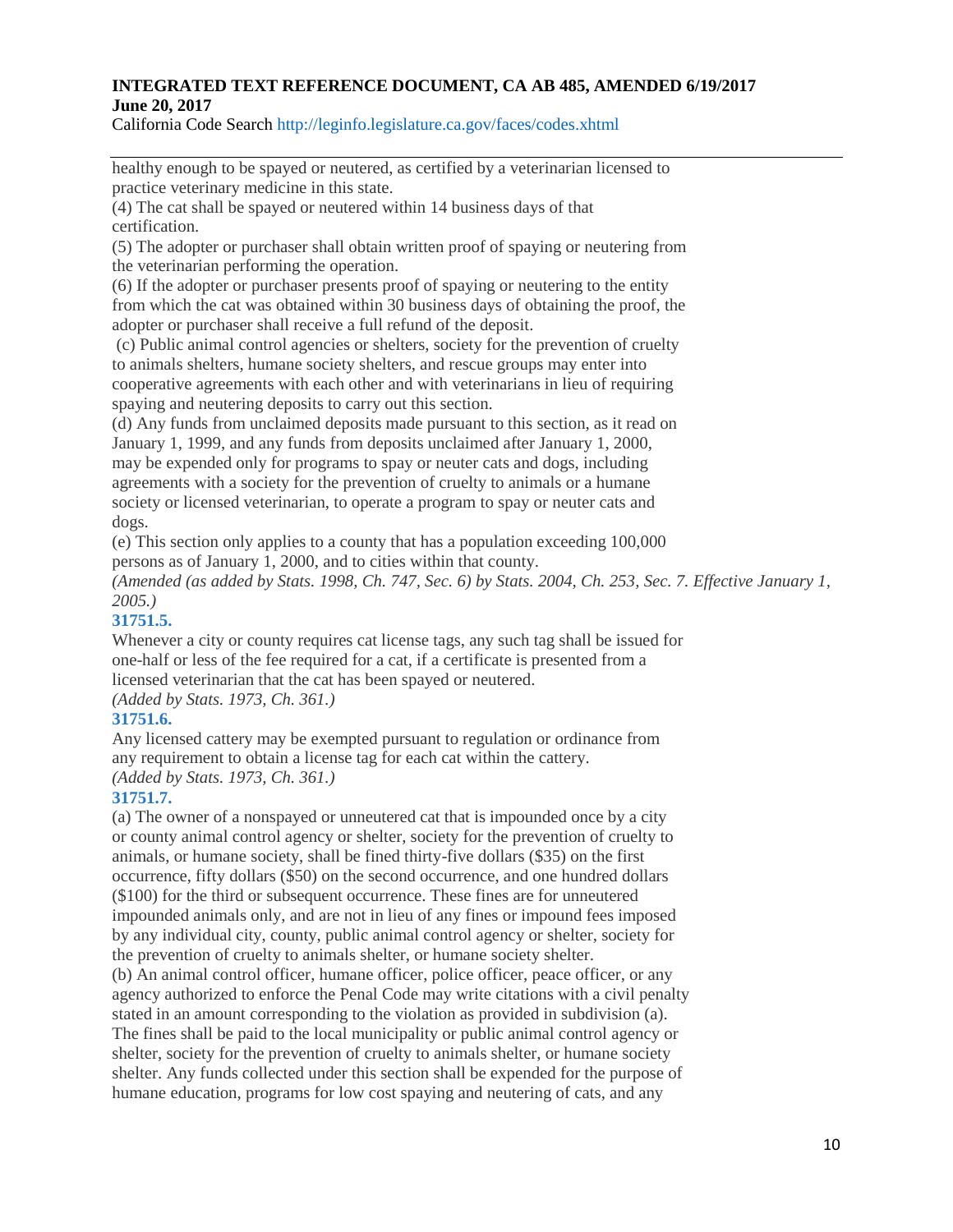California Code Search http://leginfo.legislature.ca.gov/faces/codes.xhtml

additional costs incurred by the animal shelter in the administration of the requirements of this division.

(c) Local ordinances concerning the adoption or placement procedures of any public animal control agency or shelter, society for the prevention of cruelty to animals shelter, humane society shelter, or rescue group shall be at least as restrictive as this division.

(d) This section applies to each county and cities within each county, regardless of population.

(e) No city or county, society for the prevention of cruelty to animals, or humane society is subject to any civil action by the owner of a cat that is spayed or neutered in accordance with this section.

*(Amended by Stats. 2004, Ch. 253, Sec. 9. Effective January 1, 2005.)* **31752.**

(a) The required holding period for a stray cat impounded pursuant to this division shall be six business days, not including the day of impoundment, except as follows:

(1) If the public or private shelter has made the cat available for owner redemption on one weekday evening until at least 7 p.m. or one weekend day, the holding period shall be four business days, not including the day of impoundment.

(2) If the public or private shelter has fewer than three full-time employees or is not open during all regular weekday business hours, and if it has established a procedure to enable owners to reclaim their cats by appointment at a mutually agreeable time when the public or private shelter would otherwise be closed, the holding period shall be four business days, not including the day of impoundment. Except as provided in Sections 17006 and 31752.5, stray cats shall be held for owner redemption during the first three days of the holding period, not including the day of impoundment, and shall be available for owner redemption or adoption for the remainder of the holding period.

(b) Except as provided in Section 17006, any stray cat that is impounded pursuant to this division shall, prior to the euthanasia of that animal, be released to a nonprofit, as defined in Section  $501(c)(3)$  of the Internal Revenue Code, animal rescue or adoption organization if requested by the organization prior to the scheduled euthanasia of that animal. In addition to any required spay or neuter deposit, the public or private shelter, at its discretion, may assess a fee, not to exceed the standard adoption fee, for animals adopted or released. The public or private shelter may enter into cooperative agreements with any animal rescue or adoption organization.

(c) During the holding period required by this section and prior to the adoption or euthanasia of a cat impounded pursuant to this division, a public or private shelter shall scan the cat for a microchip that identifies the owner of that cat and shall make reasonable efforts to contact the owner and notify him or her that his or her cat is impounded and is available for redemption.

(d) As used in this division, a "business day" includes any day that a public or private shelter is open to the public for at least four hours, excluding state holidays. *(Amended by Stats. 2011, Ch. 97, Sec. 5. Effective January 1, 2012.)* **31752.2.**

(a) Upon relinquishment of a cat to a public or private shelter, the owner of that cat shall present sufficient identification to establish his or her ownership of the cat and